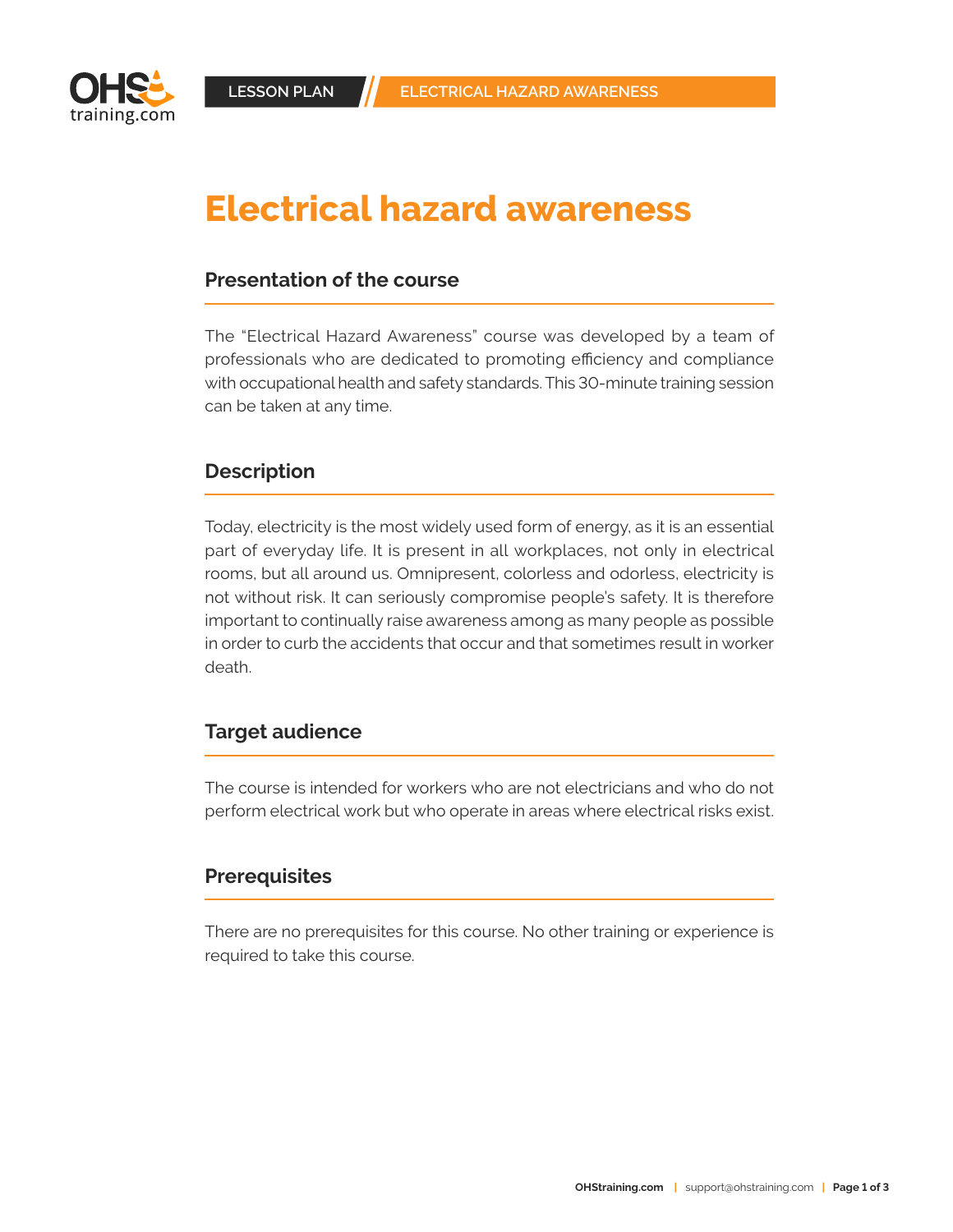

## **Learning objectives and learning module targets**

| <b>Module 1</b> | <b>Introduction</b>                                                           |
|-----------------|-------------------------------------------------------------------------------|
| <b>Module 2</b> | <b>Electrical hazards - Part 1</b>                                            |
|                 | <b>Electric shock</b><br>$\lambda$<br>> Characteristics of electrical current |
| <b>Module 3</b> | <b>Electrical hazards - Part 2</b>                                            |
|                 | $\angle$ Electric arc                                                         |
| <b>Module 4</b> | Live work                                                                     |
|                 | > Proficiency                                                                 |
| <b>Module 5</b> | <b>Distance limit of approach</b>                                             |
|                 | > Sectioning procedures                                                       |
| <b>Module 6</b> | <b>First aid</b>                                                              |
| <b>Module 7</b> | <b>Conclusion</b>                                                             |